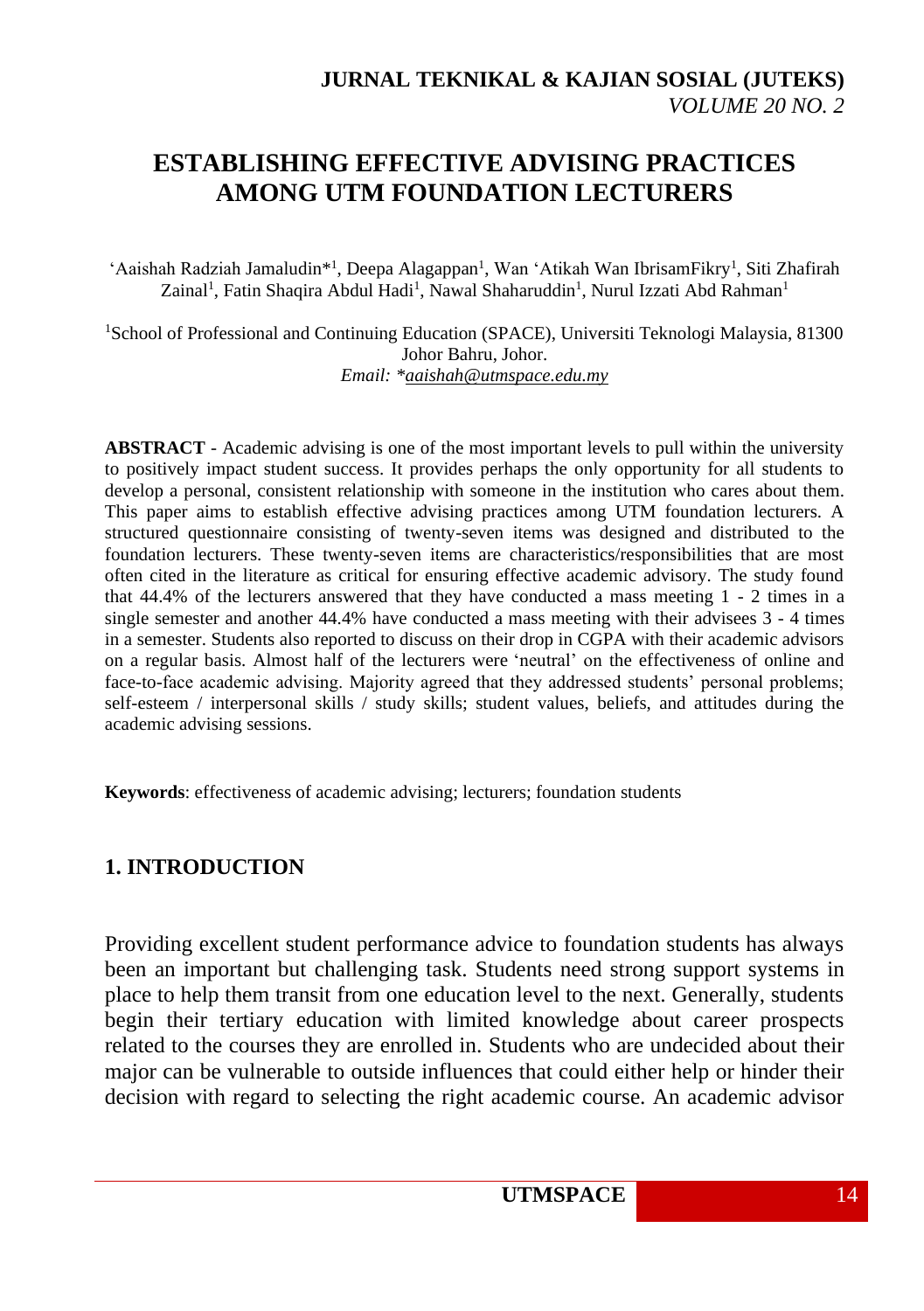can help keeping students focused on important goals. It is vital as it is related to the student's performance, success, satisfaction, and retention.

Based on the previous research [1], another factor that is related to the student's success is education. The mission of academic advising is to assist students in their growth and development in academic or non -academic matters by constructing meaningful educational plans compatible with their life goals. This is a continuous and consistent process built on frequent and accumulated personal relationships between an advisor and advisee. Advice from educators through informal and formal advising sessions gives positive impacts on students' academic performance, career goals, intellectual curiosity, and development of educational and interpersonal skills [2].

The faculty or department of a university also plays an important role in helping students to adjust and integrate into university life [3]. The mission of academic advising and counselling unit is to support students in recognizing and achieving their educational and career goals which facilitate their learning experience and student success [4]. The publication of Academic Advising Handbook is a proactive step in ensuring that students' academic achievement, character development, and positive characteristics are always monitored from the first semester to the last semester. Continuous monitoring and guidance is the responsibility of all academic advisors in helping to produce successful graduates and fulfil the aspects of soft skills and noble values [5].

Academic advising is one of the most important levels to pull within the university to positively impact student success. It provides perhaps the only opportunity for all students to develop a personal, consistent relationship with someone in the institution who cares about them. Therefore, this paper aims to establish effective advising practices among UTM foundation lecturers.

Some of the researchers defined academic advisor as the institutional staff or faculty member that takes the duty of providing assistance, guidance, and communication with students in term of many aspects especially in life planning, career goals and navigation of how those goals intersect with institutional course and programme offerings [6]. Academic advising is the second most important function in the college [7]. Academic advising applies knowledge of the field to empower students, campus and community members to successfully navigate academic interactions related to higher education [8].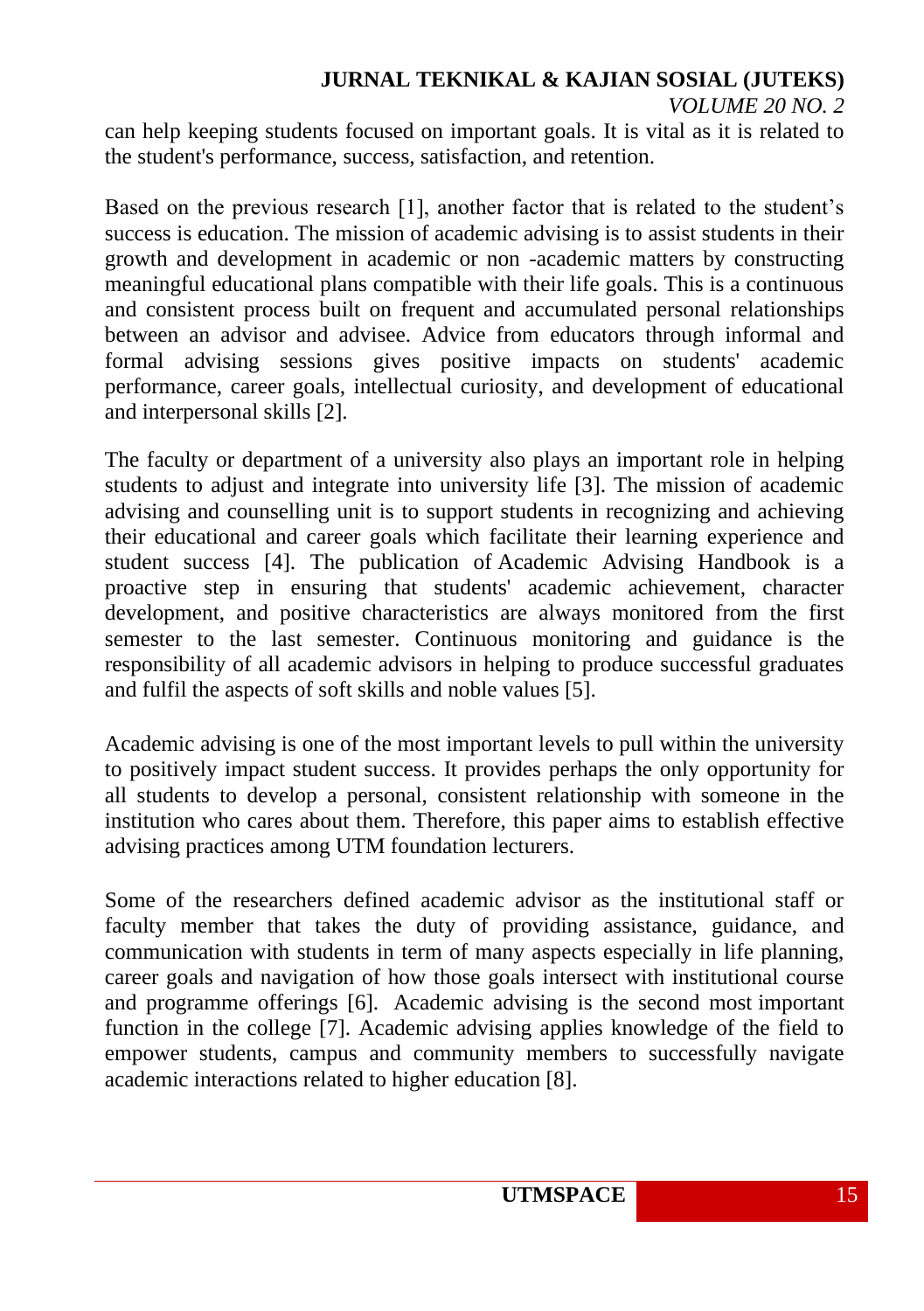Academic advising is an important aspect of higher education and student academic performance. [9] pointed out that academic development, personal development and career development are the first, second, and third themes most stated by the academic advisors when asked regarding their perceptions towards academic advising.

Research finding also showed that the relationship built between the students and their assigned academic advisors was reported to increase satisfaction as a part of their college experience, positively develop the students, [10], and give impact on self-efficacy in the practical applications of study skills [11]. The advising strategies in assisting students are used to develop rapport with them, evaluate student motivation, and explain university rules, policies, regulations, and procedures that affect academic programmes and activities [12]. Furthermore, academic advisor's personality and behaviour are also crucial in ensuring its effectiveness which could be seen by providing references to other university resources when necessary, helping the students to assess their college major choice realistically, assisting the students to attain their immediate educational goals, providing information regarding courses, requirements, tests, registration, course changes, and helping students to evaluate and understand their educational goals, and providing ample opportunities for students to ask questions [13].

There are few ways to improve the quality of academic advising as determined by previous researchers. [14] identified a dozen targeted areas of improvement where any potentially effective attempt to improve academic advisement must be guided by a clear vision of what "good quality" or "poor quality" advising actually is. [15] found that professional values, professional skills and behaviour, plus training and continuing professional education/development are the aspects and skills in ensuring the effectiveness and success of Academic Advising and Personal Tutoring.

Furthermore, while academic advising meetings are necessary for developing rapport with students, there are no fixed frequencies for mass meetings and no one-size-fits-all approach to conduct an academic advising meeting (depends on the reason for the meeting). It is important for advisors to manage an advising file for each advisee with proper documentation from the meeting [16]. Many types of meeting contacts are available such as in person contact, telephone contact, email contact and online meeting. Any involved information during in person contact that will assist current or future advisors and academic support staff in guiding the students to the successful completion of degree needs to be documented and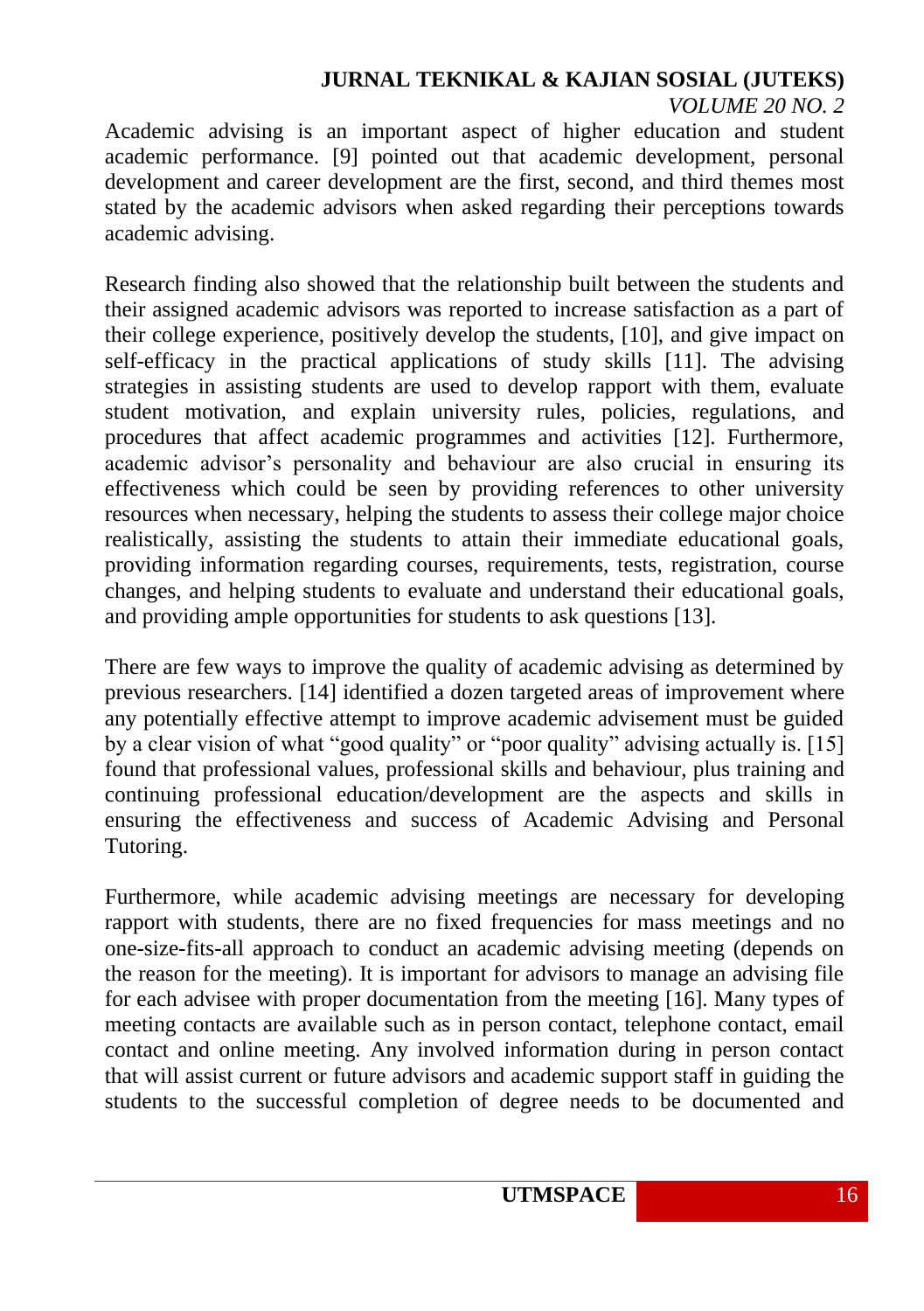summarized, while all telephone contacts should be documented electronically [17].

The literature review proves that effective academic advising provides many benefits and impacts on student's achievements; hence, this study focuses on establishing effective advising practices among UTM foundation lecturers.

# **2. MATERIALS AND METHODS**

## **2.1. Research design**

The researcher endeavoured to investigate the feedback from foundation lecturers regarding the aspects needed in academic advising and their satisfaction towards the implementation of the current academic advising approach in UTM foundation programme. The study incorporated quantitative research design in order to achieve the objective of the study.

## **2.2**. **Participants**

A total of nine respondents from UTMSPACE foundation programme lecturers who were assigned as academic advisors had participated in this study. The number of samples was obtained purposively as the nine lecturers participated in the study are qualified and has the characteristic of sample required. They were the assigned academic advisors who had specifically catered to the foundation students who are the main focus of the study. [18] also emphasises that the samples for sampling that "can provide useful information for answering questions and hypotheses" are sufficient.

### **2.3. Instrumentation**

A structured questionnaire consisting of twenty- seven items was designed and distributed to the lecturers who were assigned as the academic advisors to foundation students. These twenty-seven items consist of characteristics/responsibilities that are most often cited in the literature as critical for ensuring effective academic advising. The lecturers were asked to provide some aspects of academic advising background, share their past experiences in handling the students under their supervision and rate the aspects and factors that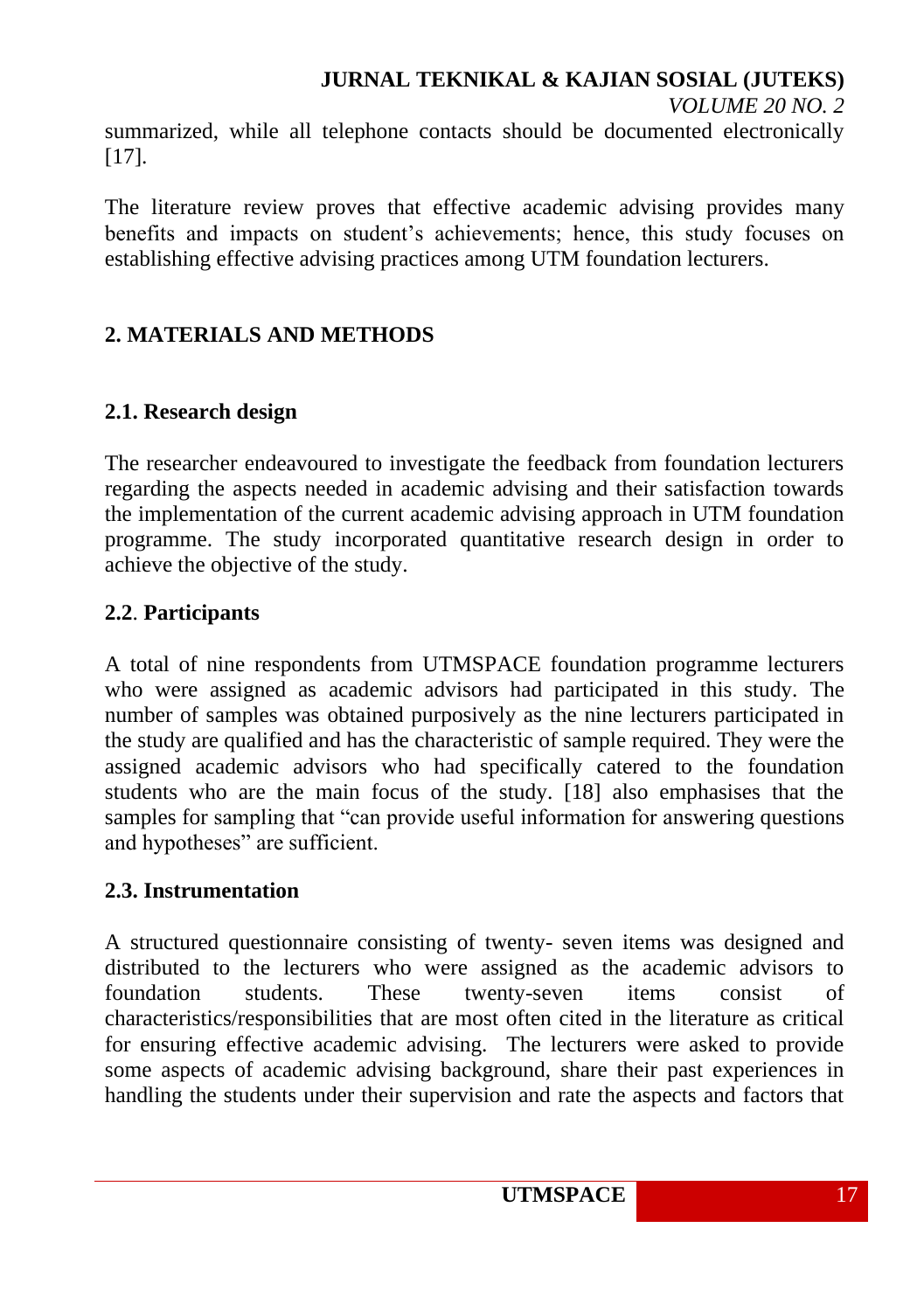can contribute to effective academic advising on each item on a 5-point Likert scale namely; strongly agree, agree, neutral, disagree, and strongly disagree.

### **3. RESULTS AND DISCUSSION**

### **3.1. Respondent background**

Among the 9 respondents, 22.2% of them have had experience as the academic advisors for 2 batches of UTM foundation students, while the remaining 77.8% have only recently been appointed as the academic advisors for UTM foundation students for the first time.



**Fig. 1:** Number of batches under 1 advisor

Even though each academic advisor has more than 40 students under him/her, different views on the appropriate number of advisees can be seen in the chart below. 44.4% advisors agreed that only 1-10 students should be put under the supervision of one academic advisor, while 33.3% of the respondents agreed that 11-20 students in a single academic advising group is sufficient. On the other hand, only 1 respondent agreed that 21-30 students and more than 40 students is appropriate to be supervised by one academic advisor.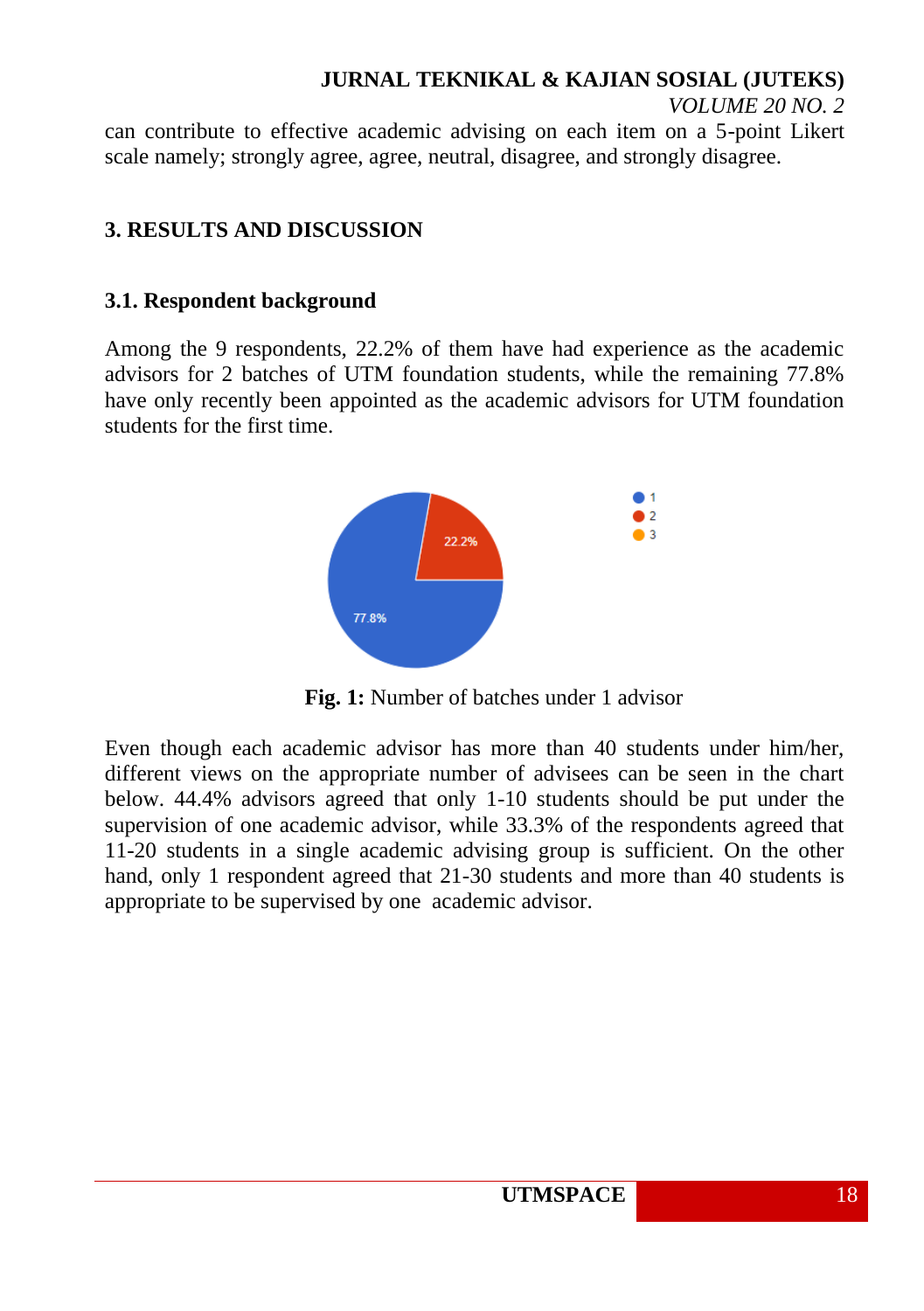**JURNAL TEKNIKAL & KAJIAN SOSIAL (JUTEKS)** *VOLUME 20 NO. 2*  $1 - 10$  $11 - 20$ 11.1%  $21 - 30$ 33.3%  $31 - 40$ 11.1%  $>40$ 

**Fig. 2:** Number of Students Suggested Under One Academic Advisor

44.4%

The frequency of conducting a mass meeting with the academic advisees in one semester are is as illustrated in Figure 3 as follows.



**Fig. 3:** Frequency of Conducting a Mass Meeting with Academic Advisees

The chart above shows the result on the frequency of mass meeting being conducted with the academic advisees in one semester (4 months) where four advisors answered that they have conducted at least 1 - 2 times and the other four of them have conducted it for 3 - 4 times in a semester. Surprisingly, it can also be seen that one advisor managed to meet his / her advisees more than 4 times during the mass meeting throughout one semester.

Based on Figure 4 below, the frequency of the academic advisors to personally contact their academic advisees who achieved lower than 3.0 CGPA are as follows.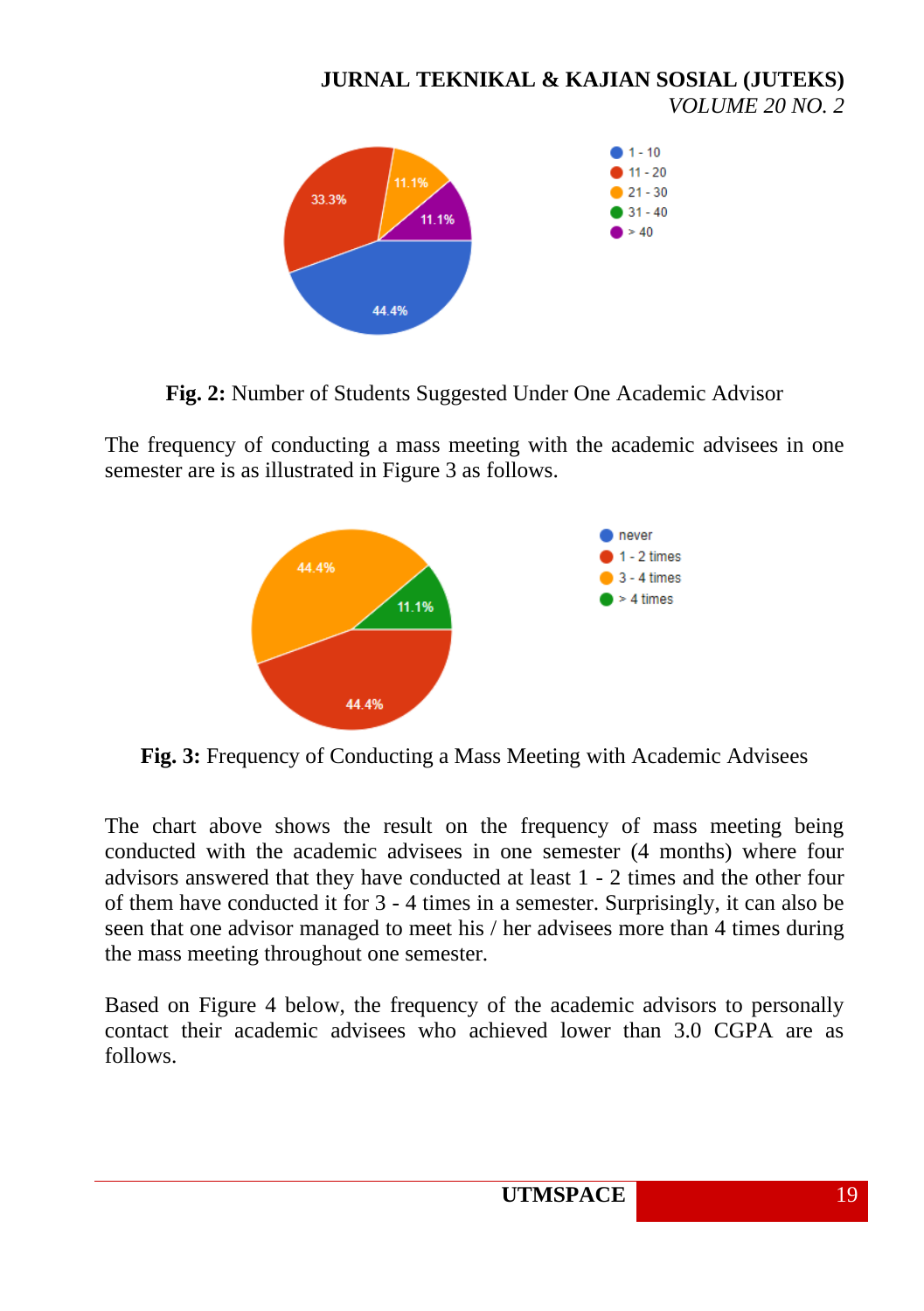

**Fig 4:** Frequency of the academic advisors personally contacted the academic advisees

The result shows that majority of the lecturers who were appointed as academic advisors have personally contacted their academic advisees who achieved a CGPA of 2.9 and below around 1 - 2 times in one semester. Only two of them have contacted the advisees for more than four times which could be considered a sign of commitment and accountability, while one respondent contacted his / her advisees 3 - 4 times per semester and one advisor who has never contacted his/her advisees who obtained lower than 3.0 CGPA.

### **3.2 Common Topics Discussed during Academic Advising Session**

The common topics discussed during academic advising session with advisees are as depicted in Table 1 as follows.

| Auvisces                                                    |                   |  |  |  |
|-------------------------------------------------------------|-------------------|--|--|--|
| Common topics discussed during academic advising<br>session | <b>Percentage</b> |  |  |  |
| Drop in CGPA                                                | 55.6%             |  |  |  |
| Career aspirations                                          | 22.2%             |  |  |  |
| Personal problems                                           | 22.2%             |  |  |  |
| Health issues                                               | 0%                |  |  |  |

**Table 1:** Common Topics Discussed during Academic Advising Session with Advisees

Under the aspect of common topics being discussed during the meeting with academic advisees, 55.6% of the academic advisors have responded that students commonly discussed related to their drop in CGPA, while 22.2% of them agreed that advisees would discuss on their career aspiration issues in setting up a goal to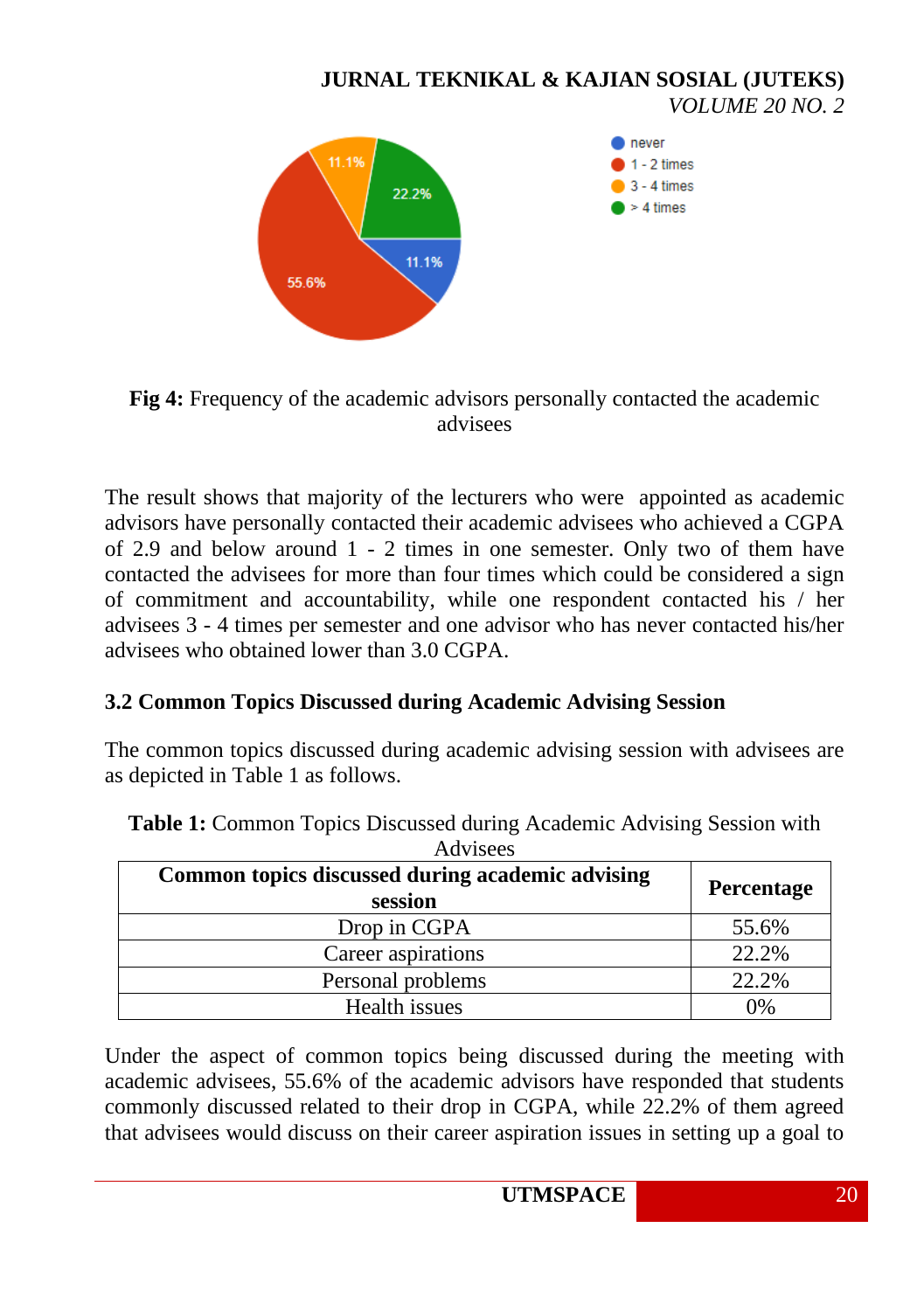# **JURNAL TEKNIKAL & KAJIAN SOSIAL (JUTEKS)**

*VOLUME 20 NO. 2*

be reached as they progress in their studies. In addition, 22.2% of the academic advisors reported that personal problems were among the common topics being discussed during the sessions. This provides a platform for the advisees to discover effective solutions on their own.

## **3.3 The effectiveness of academic advising practice among foundation lecturers**

The survey was conducted to identify the effectiveness of academic advising practices among UTM foundation lecturers and finding the best way to improve the quality of advising practices. Based on the results below, it was found that majority of the lecturers with 87.5%, agreed to have one specific guideline for academic advising. The guidelines are intended to provide a standardized procedures or approaches in academic advising and to enhance the appropriateness of practice while improving the quality of academic advising.

| <b>Table 2.</b> Ecclared Tempeth its on Treadentle Terribility intallers |       |          |          |  |  |
|--------------------------------------------------------------------------|-------|----------|----------|--|--|
| Lecturers' perspective                                                   | Agree | Neutral  | Disagree |  |  |
| A necessity to have specific guidelines for                              | 87.5% | 12.5%    | 0%       |  |  |
| academic advising.                                                       |       |          |          |  |  |
| Online academic advising can be conducted                                | 33.3% | 44.4%    | 22.3%    |  |  |
| as face-to-face academic<br>as effective                                 |       |          |          |  |  |
| advising.                                                                |       |          |          |  |  |
| Conversation on non-academic<br>topics,                                  | 88.8% | $\Omega$ | 11.2%    |  |  |
| including students' personal problems; self-                             |       |          |          |  |  |
| esteem / interpersonal skills / study skills;                            |       |          |          |  |  |
| student values, beliefs, and attitudes and the                           |       |          |          |  |  |
| conflicts between them have been discussed                               |       |          |          |  |  |
| during academic advising session.                                        |       |          |          |  |  |
|                                                                          |       |          |          |  |  |

**Table 2.** Lecturers' Perspectives on Academic Advising Matters

As for some of the academic advisors, it was their first time being appointed as an academic advisor, 87.5% of them agreed to have one specific guidelines on academic advising, while 12.5% were just neutral on that matter. It is believed that if academic advisors are equipped with adequate training and guidance, the advisees would receive the best advice or service possible as mentioned by [15], professional values, professional skills and behaviour, plus training and continuing professional education/development are the aspects and skills in ensuring the effectiveness and success of Academic Advising and Personal Tutoring.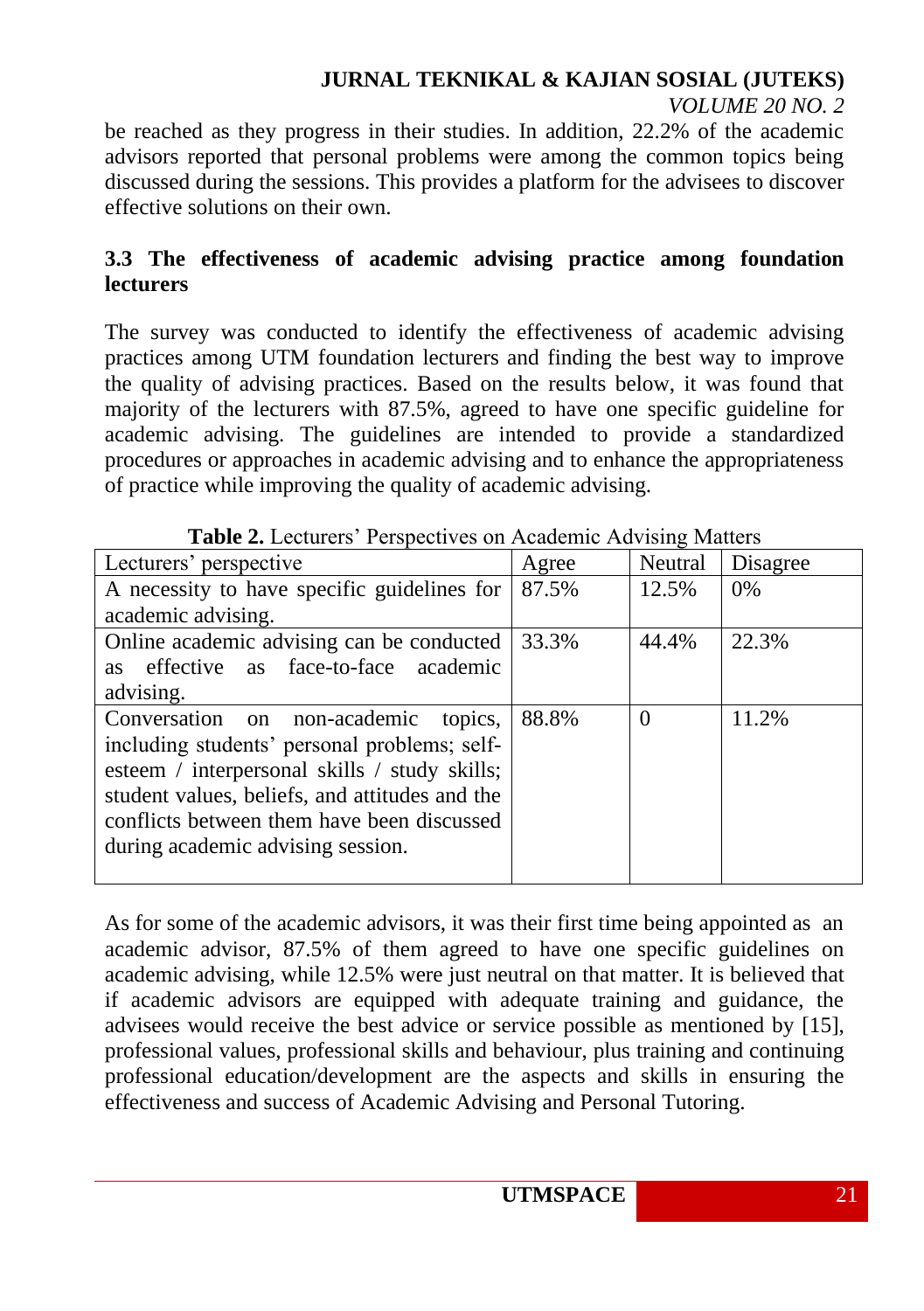Being an academic advisor during this pandemic period has led to the emergence of comparison between online and face-to-face academic advising. As stated in the table above, 44.4% respondents were 'neutral' when being asked on the effectiveness of online and face-to-face academic advising. Most probably, many of them have chosen 'neutral' because they have not been given the chance to be an academic advisor before the pandemic, so they would not be able to compare on the effectiveness. However, 33.3% of them agreed that they could make the online academic advising as effective as the face-to-face. Nevertheless, 22.3% respondents found it hard to fulfil the responsibilities of an academic advisor when they could not communicate face-to-face with the students. This was supported by [12] that the advising strategies or method in assisting students is one of the contributing factors in ensuring the effectiveness of academic programmes and activities.

Other than discussing on the academic matters, 88.8% respondents agreed that they addressed students' personal problems; self-esteem / interpersonal skills / study skills; student values, beliefs, and attitudes during the academic advising sessions. This is to show that addressing only academic matters is insufficient. However, 11.2% respondent did not include all the above mentioned issues during those sessions. This can be further supported by [9] who pointed out that academic development, personal development and career development are the first, second, and third themes most stated by the academic advisors when asked regarding their perceptions towards academic advising.

## **4. CONCLUSION**

To summarize, an academic advisor serves a variety of functions in providing the guidance needed by students throughout their journey in the tertiary level institution. Apart from providing advice related to academics, an advisor is also the "parent" who monitors the student's growth and development. Therefore, the way the advisor portrays him/herself in front of his/her students, as well the advice given to them will have an impact on the decisions made by these students during their studies. Some aspects of academic advising had been included in the study as well as discussed with the academic advisors of UTM Foundation Programme in order to determine their practices with their foundation students. Being quite new to the programme, most respondents did not have the experience of being an advisor to more than one batch. Therefore, these guidelines will certainly help to improve the lecturers' advising skills from one batch to another. Furthermore,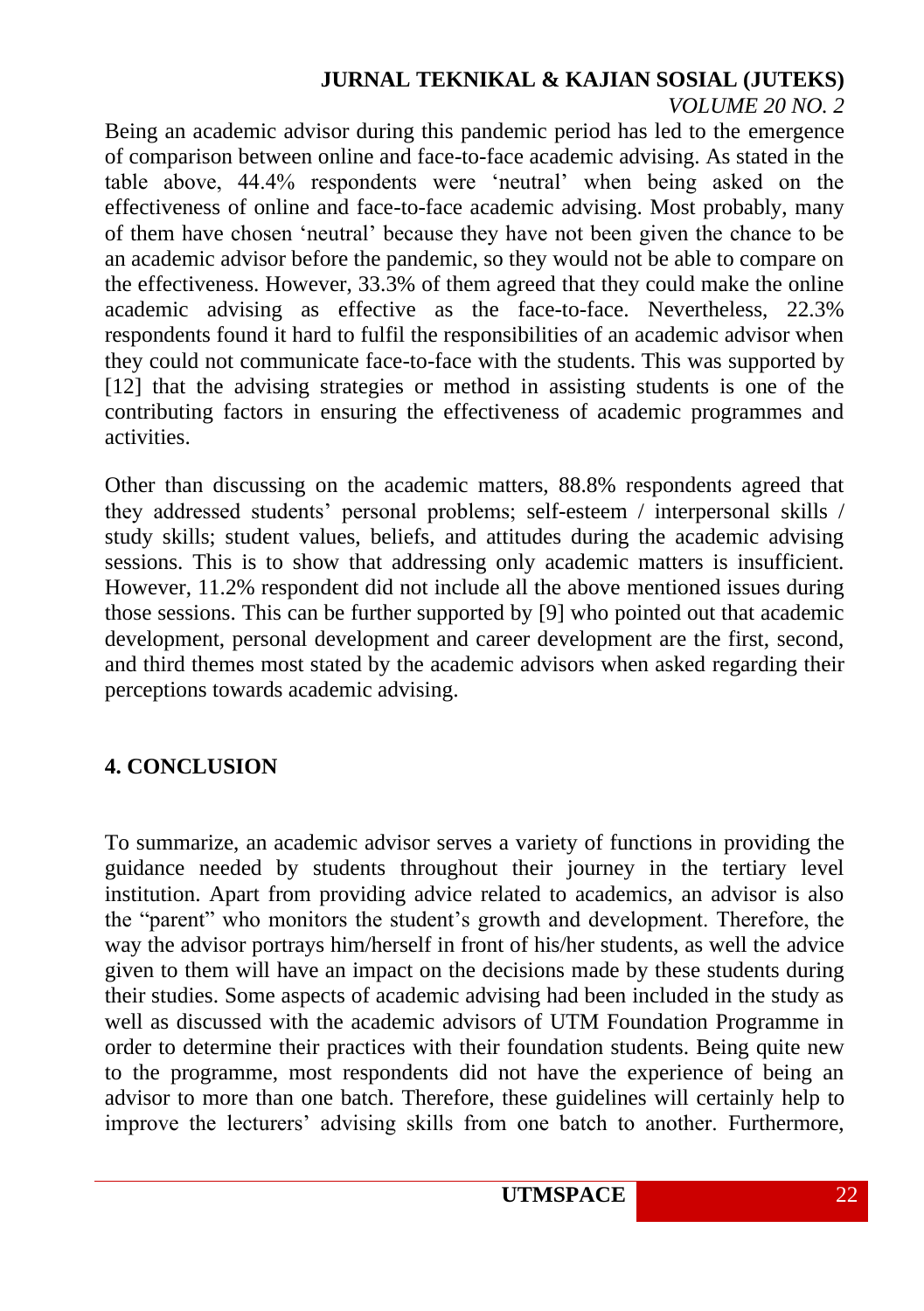# **JURNAL TEKNIKAL & KAJIAN SOSIAL (JUTEKS)**

*VOLUME 20 NO. 2*

most academic advisors believed that by monitoring no more than 20 students every batch will likely increase the quality of their service as an advisor when compared to monitoring up to 40 or more students per batch. Apart from that, regular meetings with students are quite low, with advisors holding up to 2 meetings only per semester. Overall, this study was a success for the researchers in identifying UTM Foundation academic advisors' practices with foundation students, allowing them to provide additional suggestions or room for improvement in their advising skills which would likely affect their students.

## **ACKNOWLEDGEMENT**

The authors would like to thank UTMSPACE and the Potential Development Fund (PDF) grant vote no: SP-PDF2009 for the financial funding.

## **REFERENCES**

[1]. Albalooshi, F., and Shatnawi, S. (2010). HE-Advisor: A Multidisciplinary Web-Based Higher Education Advisory System. Global Journal of Computer Science and Technology, 10(7), 37–49.

[2]. Dem, A., & Ok, A. (2001). Improving Academic Advising: A Case Study. Program, 20, 57–64.

[3]. Away, E. A. H., and Kelloway, K. R. (1987). First Year at University : Perceptions and Experiences of Students. The Canadian Journal of Higher Education, XVII (1), 47–63.

[4]. University, I. A. bin F. (n.d.). Academic Advising and Teachable Moments.

[5]. Universiti Teknikal Malaysia Melaka (UTEM). (2014). Buku Panduan Penasihat Akademik (Staf Akademik) (p. 44).

[6]. Dickson, T., &Avants, L. (2014). A Case Study on the Processes of Academic Advising in a School-Centric Environment (Issue May).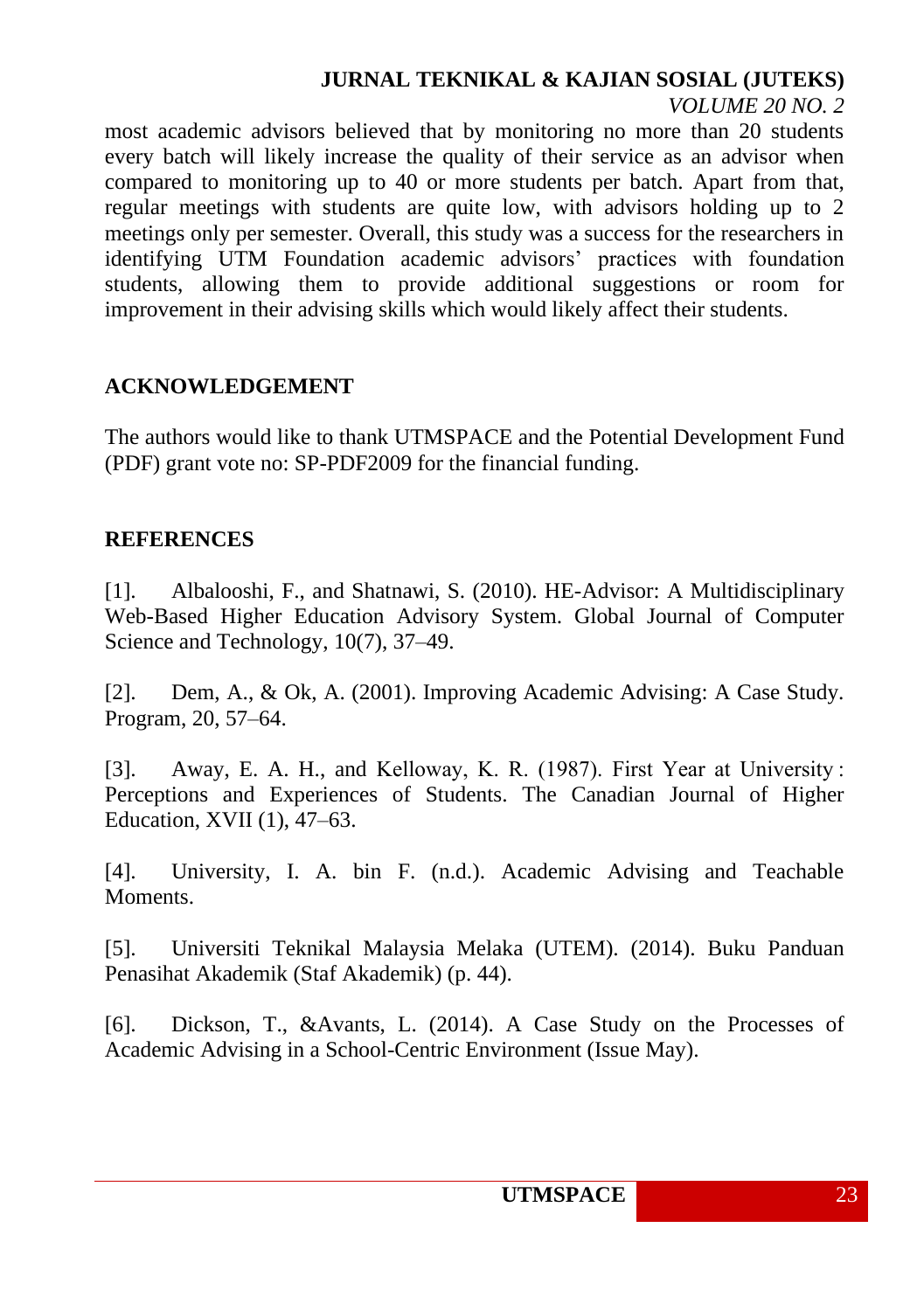[7]. Fricker, T. (2006). The Relationship between Academic Advising and Student Success in Canadian Colleges: A Review of the Literature. Writing, 9(4), 1–18.

[8]. Larson, J., Johnson, A., Aiken-Wisniewski, S. A., and Barkemeyer, J. (2018). What is Academic Advising? An Application of Analytic Induction. NACADA Journal, 38(2), 81–93.

[9]. Van, N. T., & Said, H. (2018), Academic advisors perceptions of academic advising in public universities of Malaysia. International Journal of Educational Best Practices (IJEBP), 2 (2). pp. 34-48. ISSN 2581-0847.

[10]. Pargett, Kelly. 2011. The Effect of Academic Advising on College Student Development in Higher Education. Educational Administration: Theses, Dissertations and Student's Research; Lincoln: University of Nebraska-Lincoln.

[11]. Saba'Ayon, N. (2015). Academic advising: Perceptions of students in a Lebanese University. IJAEDU-International E-Journal of Advances in Education, 1(2), 118-126.

[12]. Ford, J. (2001). Example University: Academic Advising Handbook.

[13]. Barr, J., & Lopez, M. (1976). Orientation Advisor Effectiveness: A Continuing Search. Journal of Collage Student Personnel, 17(1), 16–21.

[14]. Cuseo, Joe. (2015). Effective Delivery of Academic Advising Programs. 10.13140/RG.2.1.1395.9848.

[15]. McGill, C. M., Ali, M., & Barton, D. (2020), Skills and Competencies for Effective Academic Advising and Personal Tutoring, Frontiers in Education,5, pp 135. ISSN 2504-284X.

[16]. Niu, University, N. I. (2018). Guidelines for Academic Advising. Creswell, J. W. (2012). Educational research: Planning, conducting, and evaluating quantitative and qualitative research (4th ed.). Boston, MA: Pearson.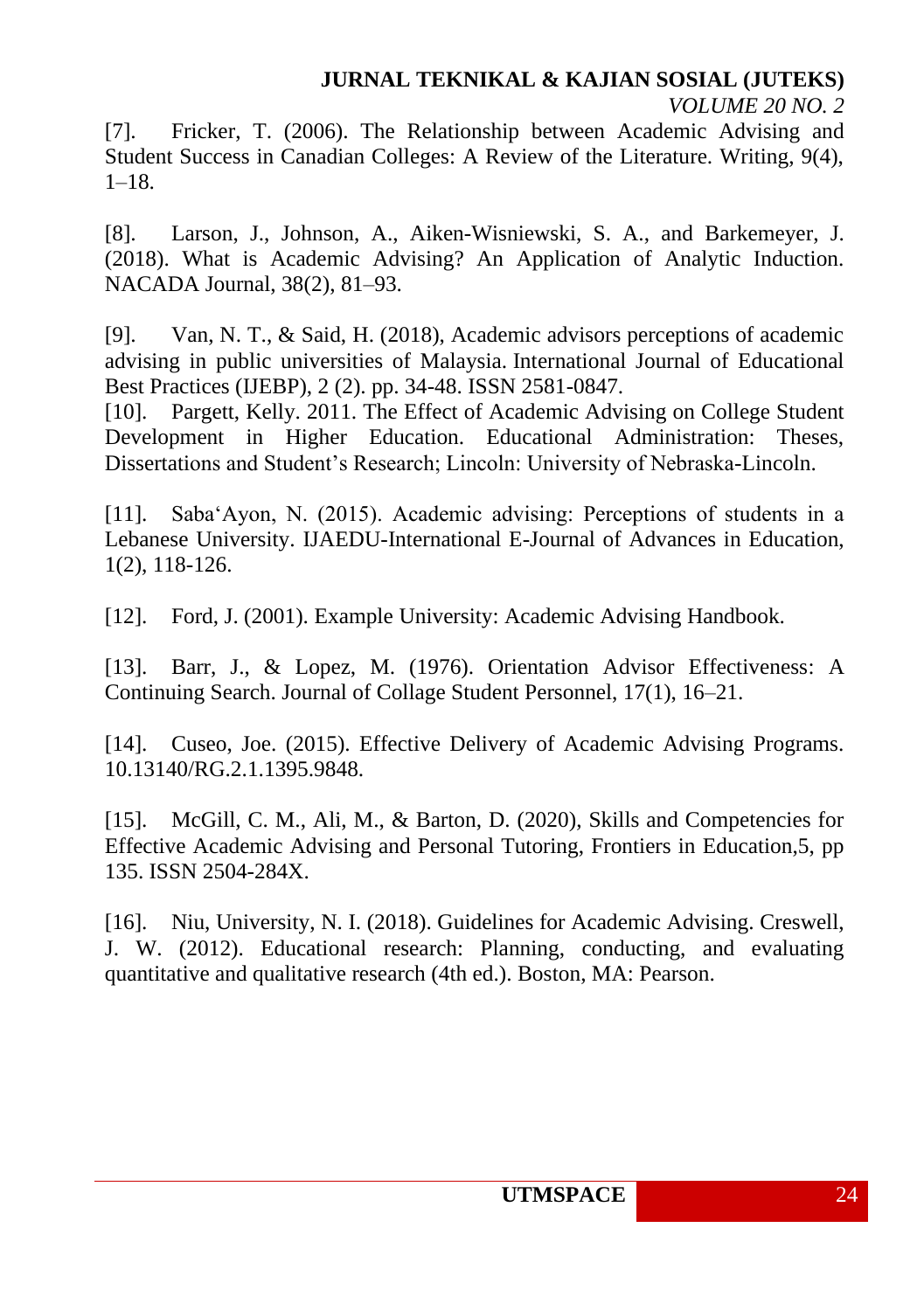## **APPENDIX**

### **Ouestionnaire**

Dear academic advisors,

We would like to invite you to participate in this research survey on 'The Effectiveness of Academic Advising on Students' Performance' in our institution. Thank you for your willingness to spare your time in answering this questionnaire. The purpose of this research is to examine the effectiveness of academic advising on students' performance. We would like to humbly request you to read the questions provided carefully and to respond as accurately as possible. All information provided in this survey will in no means reflect the identity of the participants. It will be kept strictly confidential and will be used only for the purpose of the research. Your kind cooperation in this study is highly appreciated. Thank you.

- 1. Number of batches (UTM foundation students) that have been under my academic advising including the current one
	- o 1 o 2 o 3
- 2. Number of students that would be suitable to be placed under a single academic advisor
	- $0 \t1 10$  $0 \quad 11 - 20$  $0 \quad 21 - 30$  $\Omega$  31 – 40  $\circ$  > 40
- 3. Frequency of conducting a mass meeting to see the academic advisees in 1 semester (4 months)
	- o Never
	- $\circ$  1 2 times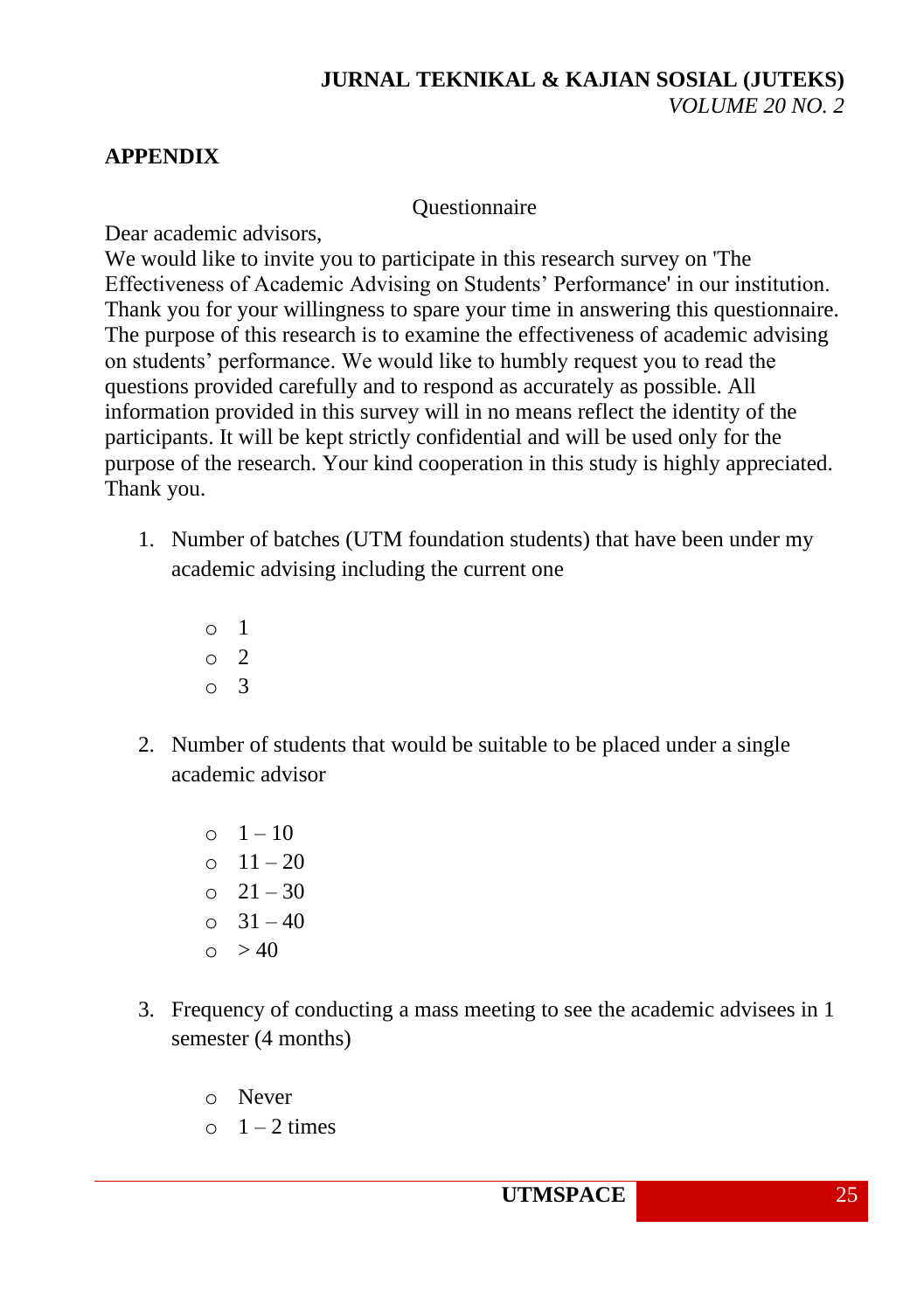- $\circ$  3 4 times
- $\circ$  > 4 times
- 4. Common topic being discussed during the meeting
	- o career aspirations
	- o Drop in CGPA
	- o Personal problems
	- o Health issues
- 5. Frequency of personally contacting my academic advisees who get lower than 3.0 (CGPA) in 1 sem
	- o Never
	- $\circ$  1 2 times
	- $\circ$  3 4 times
	- $\circ$  > 4 times

6 - 21. Instruction: Please ( $\sqrt{ }$ ) to indicate your answer based on the scale of: Strongly Disagree (1), Disagree (2), Neutral (3), agree (4), Strongly agree (5)

| No. | Questions                                                                                                                                                            |  | 3 |  |
|-----|----------------------------------------------------------------------------------------------------------------------------------------------------------------------|--|---|--|
|     | 6. It is necessary to have specific guidelines of<br>academic advising that will provide necessary<br>information, procedures and resources in handling<br>students. |  |   |  |
| 7.1 | Academic advising is a fun task to be done as an<br>academician.                                                                                                     |  |   |  |
| 8.  | Being an academic advisor would be tough for me.                                                                                                                     |  |   |  |
| 9.  | With online academic advising, I would be able to<br>recognise and remember every single one of my<br>academic advisee.                                              |  |   |  |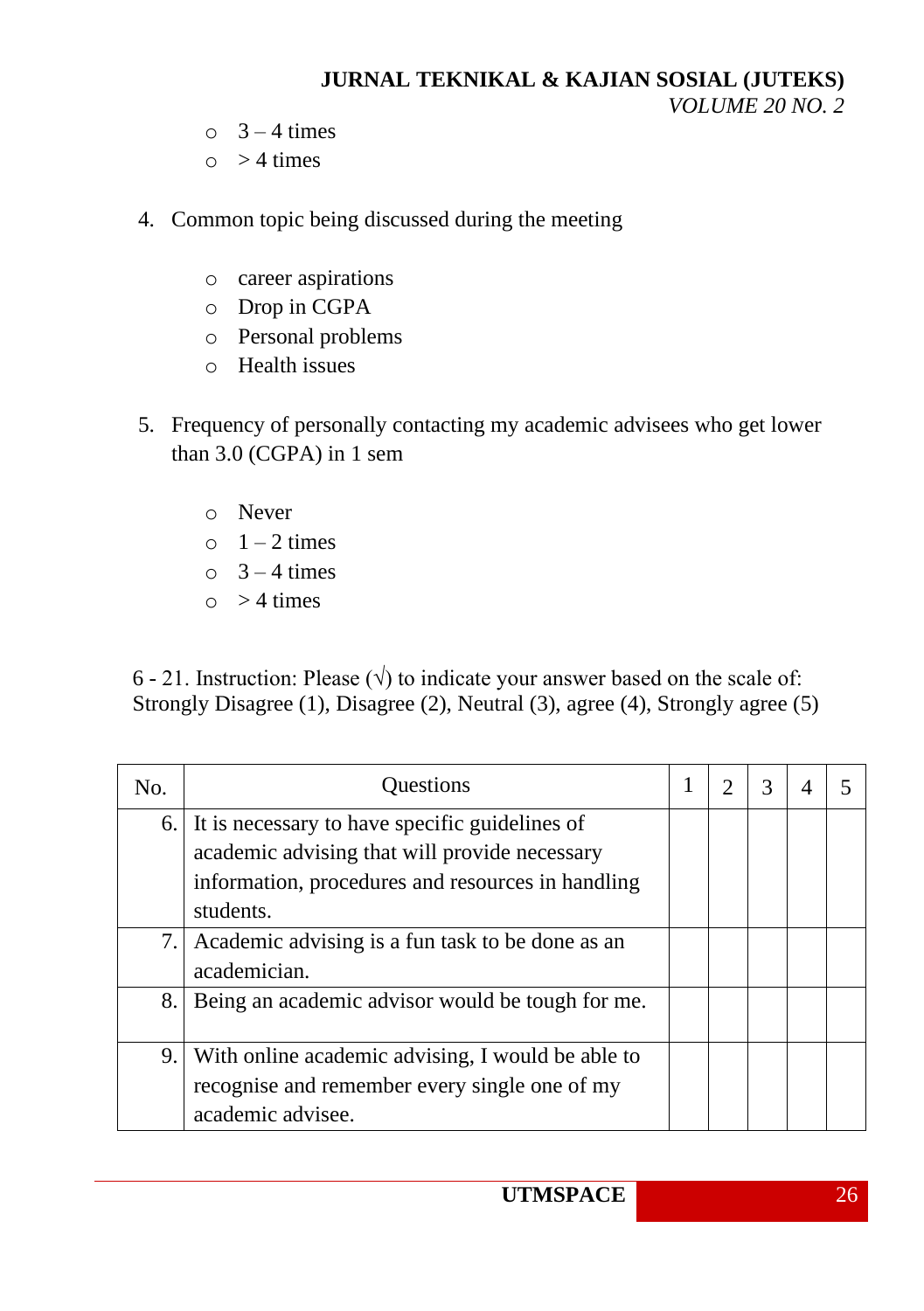# **JURNAL TEKNIKAL & KAJIAN SOSIAL (JUTEKS)**

| VOLUME 20 NO. 2 |  |
|-----------------|--|
|-----------------|--|

| 10 I would be able to make online academic advising     |  |  |  |
|---------------------------------------------------------|--|--|--|
| as effective as face-to-face academic advising.         |  |  |  |
| 11 I have personally asked my academic advisees         |  |  |  |
| $(CGPA: <3.0)$ to send their aim for the upcoming       |  |  |  |
| semester in order to monitor their CGPA.                |  |  |  |
| 12 I have taught my academic advisees on how to         |  |  |  |
| calculate their CGPA.                                   |  |  |  |
| 13 I do not mind if my academic advisees choose to      |  |  |  |
| seek for advice from other academic advisors /          |  |  |  |
| lecturers instead of me.                                |  |  |  |
| 14 If my academic advisee decides to change to          |  |  |  |
| another section, I think that he / she should still be  |  |  |  |
| under my supervision.                                   |  |  |  |
| 15 Searching for financial assistance (scholarship,     |  |  |  |
| zakat, bursary etc) is a part of my responsibilities.   |  |  |  |
| 16 I have included conversations on topics other than   |  |  |  |
| academics, including students' personal problems;       |  |  |  |
| self-esteem / interpersonal skills / study skills;      |  |  |  |
| student values, beliefs, and attitudes and the          |  |  |  |
| conflicts between them when I conducted my              |  |  |  |
| academic advising.                                      |  |  |  |
| 17 Giving advice which focuses on student's values      |  |  |  |
| and attitudes would be as significant as giving         |  |  |  |
| advice on student's academic performance.               |  |  |  |
| 18 I have a balance in enhancing both student's values  |  |  |  |
| & attitudes and student's academic performance.         |  |  |  |
| 19 I have experienced a difficult situation / problem   |  |  |  |
| due to my negligence in my academic advising            |  |  |  |
| process.                                                |  |  |  |
| 20 I have learnt and discovered a better solution after |  |  |  |
| facing that problem.                                    |  |  |  |
| 21 I would restructure my strategies in academic        |  |  |  |
| advising if I am given another batch under my           |  |  |  |
| supervision.                                            |  |  |  |